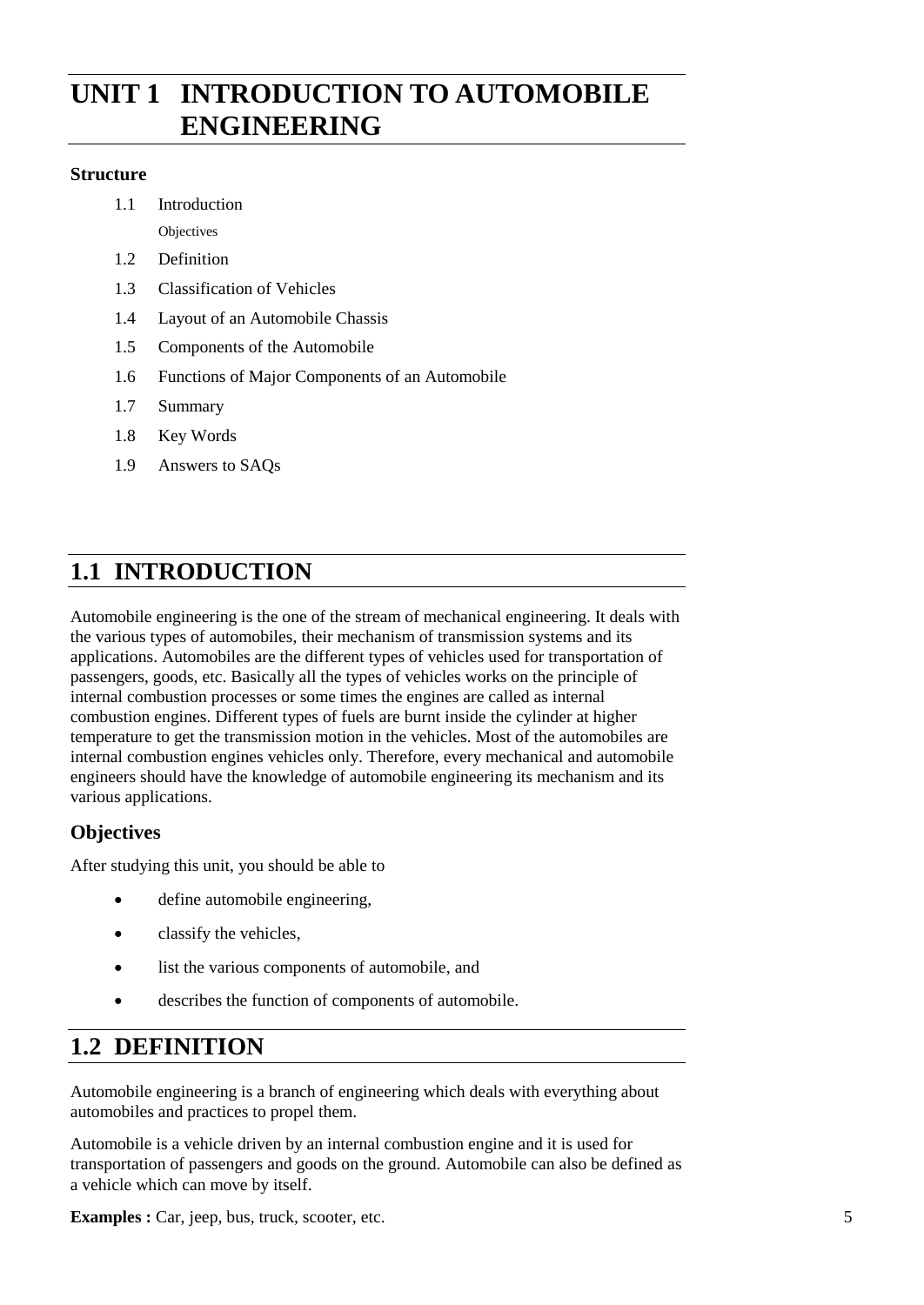## **Automobile Engineering 1.3 CLASSIFICATION OF VEHICLES**

Automobiles or vehicles can be classified on different bases as given below :

### **On the Basis of Load**

- (a) Heavy transport vehicle (HTV) or heavy motor vehicle (HMV), e.g. trucks, buses, etc.
- (b) Light transport vehicle (LTV), e.g. pickup, station wagon, etc.
- (c) Light motor vehicle (LMV), e.g. cars, jeeps, etc.

#### **Wheels**

- (a) Two wheeler vehicle, for example : Scooter, motorcycle, scooty, etc.
- (b) Three wheeler vehicle, for example : Autorickshaw, three wheeler scooter for handicaps and tempo, etc.
- (c) Four wheeler vehicle, for example : Car, jeep, trucks, buses, etc.
- (d) Six wheeler vehicle, for example : Big trucks with two gear axles each having four wheels.

### **Fuel Used**

- (a) Petrol vehicle, e.g. motorcycle, scooter, cars, etc.
- (b) Diesel vehicle, e.g. trucks, buses, etc.
- (c) Electric vehicle which use battery to drive.
- (d) Steam vehicle, e.g. an engine which uses steam engine. These engines are now obsolete.
- (e) Gas vehicle, e.g. LPG and CNG vehicles, where LPG is liquefied petroleum gas and CNG is compressed natural gas.

#### **Body**

On the basis of body, the vehicles are classified as :

- (a) Sedan with two doors
- (b) Sedan with four doors
- (c) Station wagon
- (d) Convertible, e.g. jeep, etc.
- (e) Van
- (f) Special purpose vehicle, e.g. ambulance, milk van, etc.

#### **Transmission**

- (a) Conventional vehicles with manual transmission, e.g. car with 5 gears.
- (b) Semi-automatic
- (c) Automatic : In automatic transmission, gears are not required to be changed manually. It is automatically changes as per speed of the automobile.

### **Position of Engine**

### *Engine in Front*

Most of the vehicles have engine in the front. Example : most of the cars, buses, trucks in India.

#### *Engine in the Rear Side*

Very few vehicles have engine located in the rear. Example : Nano car.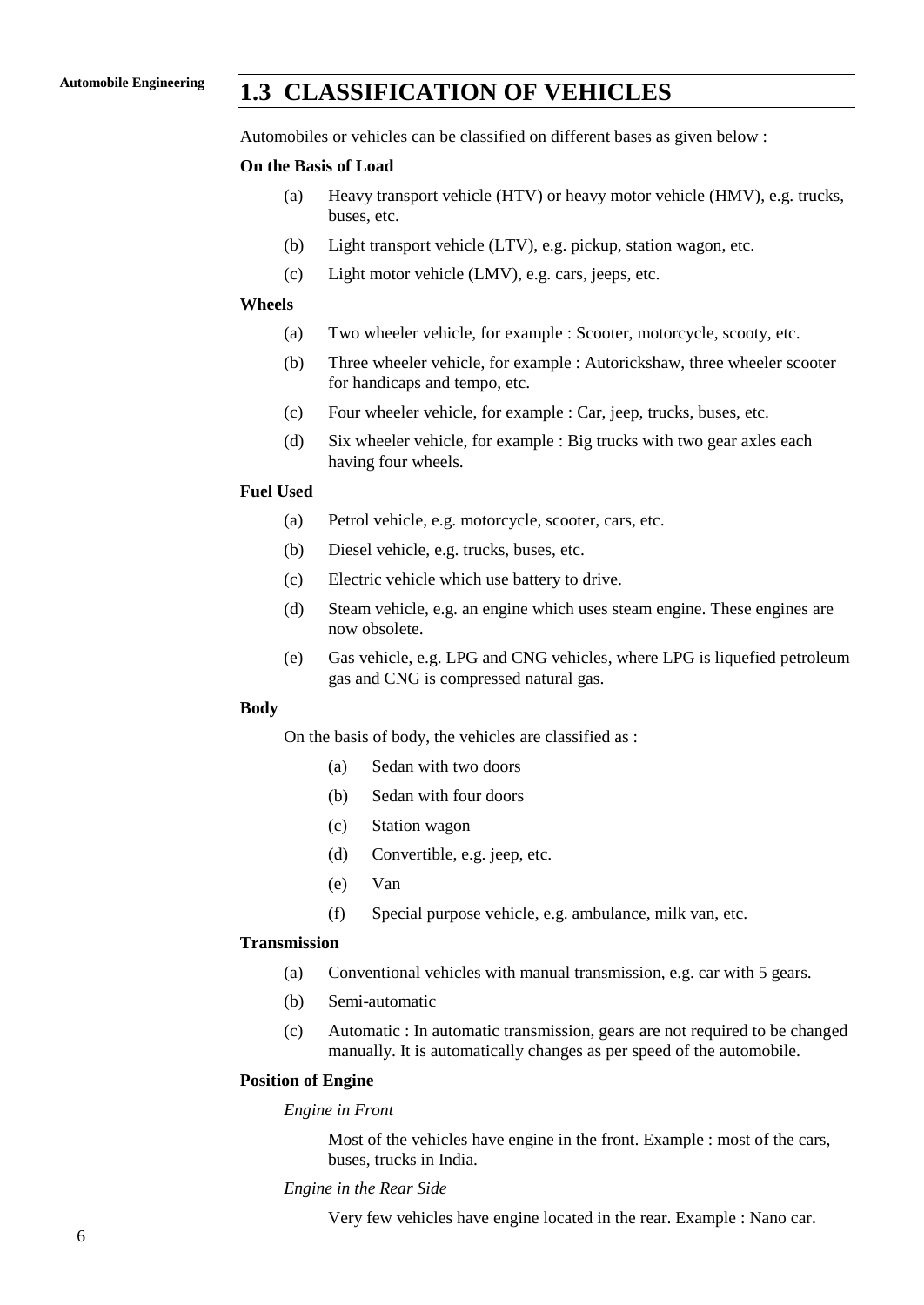# **Introduction to 1.4 LAYOUT OF AN AUTOMOBILE CHASIS Automobile Engineering**

Layout of an engine chasis is shown in the Figure 1.1 given below :

**Figure 1.1 : Chasis of a Passenger Car**

It contains the source of power, i.e. engine, the frame, which supports the engine, wheels, body, transmission, the braking system and the steering. It also gives support to suspension system and springs. Besides these parts

# **1.5 COMPONENTS OF THE AUTOMOBILE**

The automobile can be considered to consist of five basic components :

- (a) **The Engine or Power Plant :** It is source of power.
- (b) **The Frame and Chasis :** It supports the engine, wheels, body, braking system, steering, etc.
- (c) The transmission which transmits power from the engine to the car wheels. It consists of clutch, transmission, shaft, axles and differential.
- (d) The body.
- (e) Accessories including light, air conditioner/hearer, stereo, wiper, etc.

# **1.6 FUNCTIONS OF MAJOR COMPONENTS OF AN AUTOMOBILE**

### **Chasis and Frame**

The chasis is formed by the frame with the frame side members and cross members. The frame is usually made of box, tubular and channel members that are welded or riveted together. In addition to this, it comprises of the springs with the axles and wheels, the steering system and the brakes, the fuel tank, the exhaust system, the radiator, the battery and other accessories. Along with this the frame supports the body.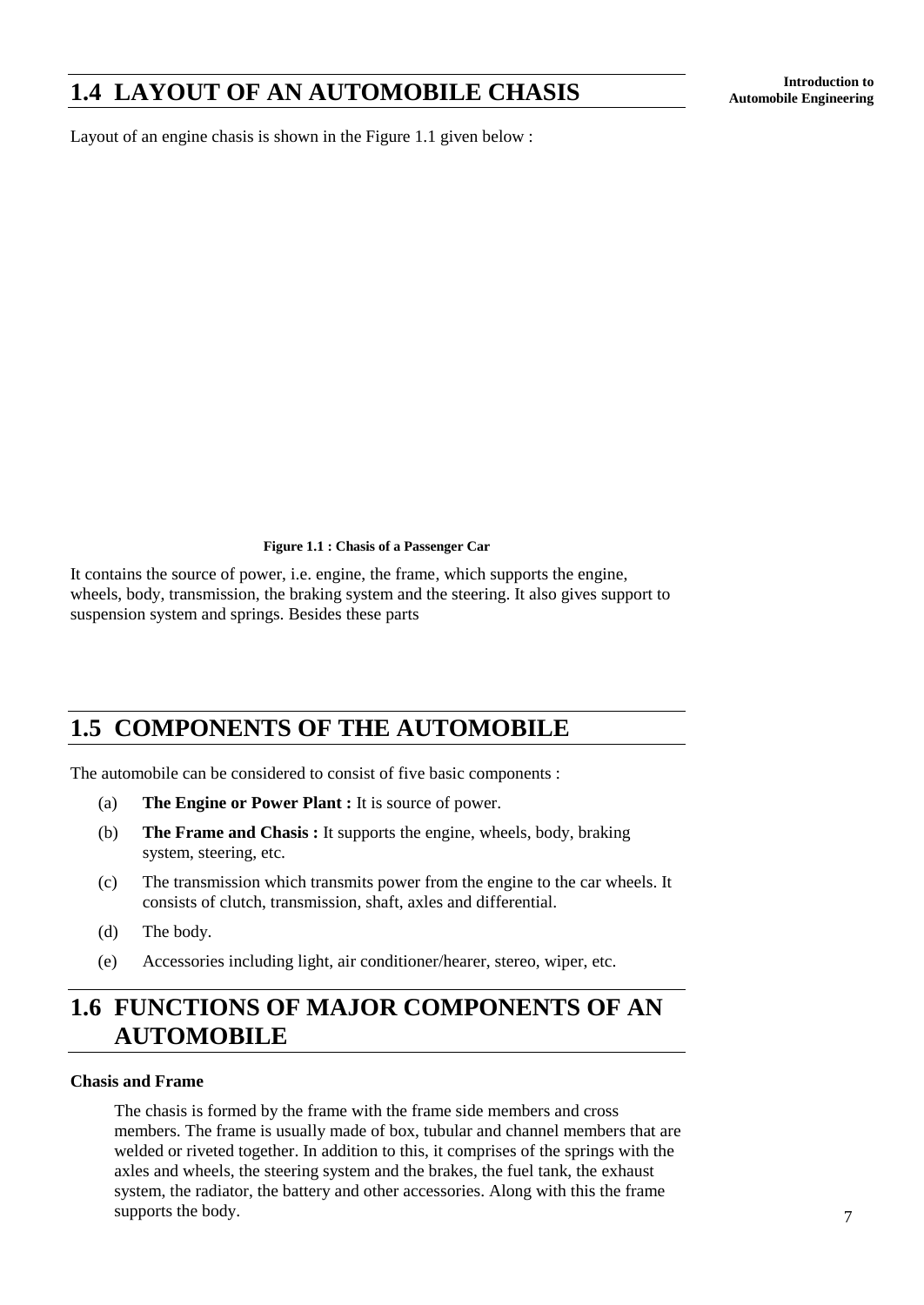#### **Automobile Engineering Engine or Power Plant**

The engine is the power plant of the vehicle. In general, internal combustion engine with petrol or diesel fuel is used to run a vehicle. An engine may be either a two-stroke engine or a four-stroke engine.

An engine consists of a cylinder, piston, valves, valve operating mechanism, carburetor (or MPFI in modern cars), fan, fuel feed pump and oil pump, etc. Besides this, an engine requires ignition system for burning fuel in the engine cylinder.

#### **Transmission System (Clutch and Gear Box)**

The power developed by the engine is transferred to the wheels by transmission system. Transmission system must do three jobs :

- (a) It must provide varying gear ratios. Number of gear ratios are equal to number of gears in a vehicle.
- (b) It must provide a reverse gear for moving vehicle in reverse direction.
- (c) It must provide a neutral or disconnecting arrangement so that the engine can be uncoupled from the wheels of the vehicle. In a conventional transmission system, there is a clutch, a manually operated transmission (gear box), a propeller shaft and a differential or final drive.

### **Clutch**

The purpose of the clutch is to allow the driver to couple or decouple the engine and transmission. When clutch is in engaged position, the engine power flows to the transmission through it (clutch). When gears are to be changed while vehicle is running, the clutch permits temporary decoupling of engine and wheels so that gears can be shifted. In a scooter, the clutch is operated by hand where as in a car the clutch is operated by foot. It is necessary to interrupt the flow of power before gears are changed. Without a clutch, it will by very difficult.

### **Final Drive**

Final drive is the last stage in transferring power from engine to wheels. It reduces the speed of the propeller shaft (drive shaft) to that of wheels. It also turns the drive of the propeller shaft by an angle of  $90^\circ$  to drive the wheels.

#### **Figure 1.2 : Final Drive**

The propeller shaft has a small bevel pinion which meshes with crown wheel. The crown wheel gives rotary motion to rear axles. The size of crown wheel in bigger than that of bevel pinion, therefore, the speed of rear axles (or crown wheel) in lower than the speed of pinion. Final drive is of two types, i.e. chain type and gear type.

### **Braking System**

Brakes are used to slow down or stop the vehicle. Hydraulic brakes are generally used in automobiles, where brakes are applied by pressure on a fluid. Mechanical brakes are also used in some vehicles. These brakes are operated by means of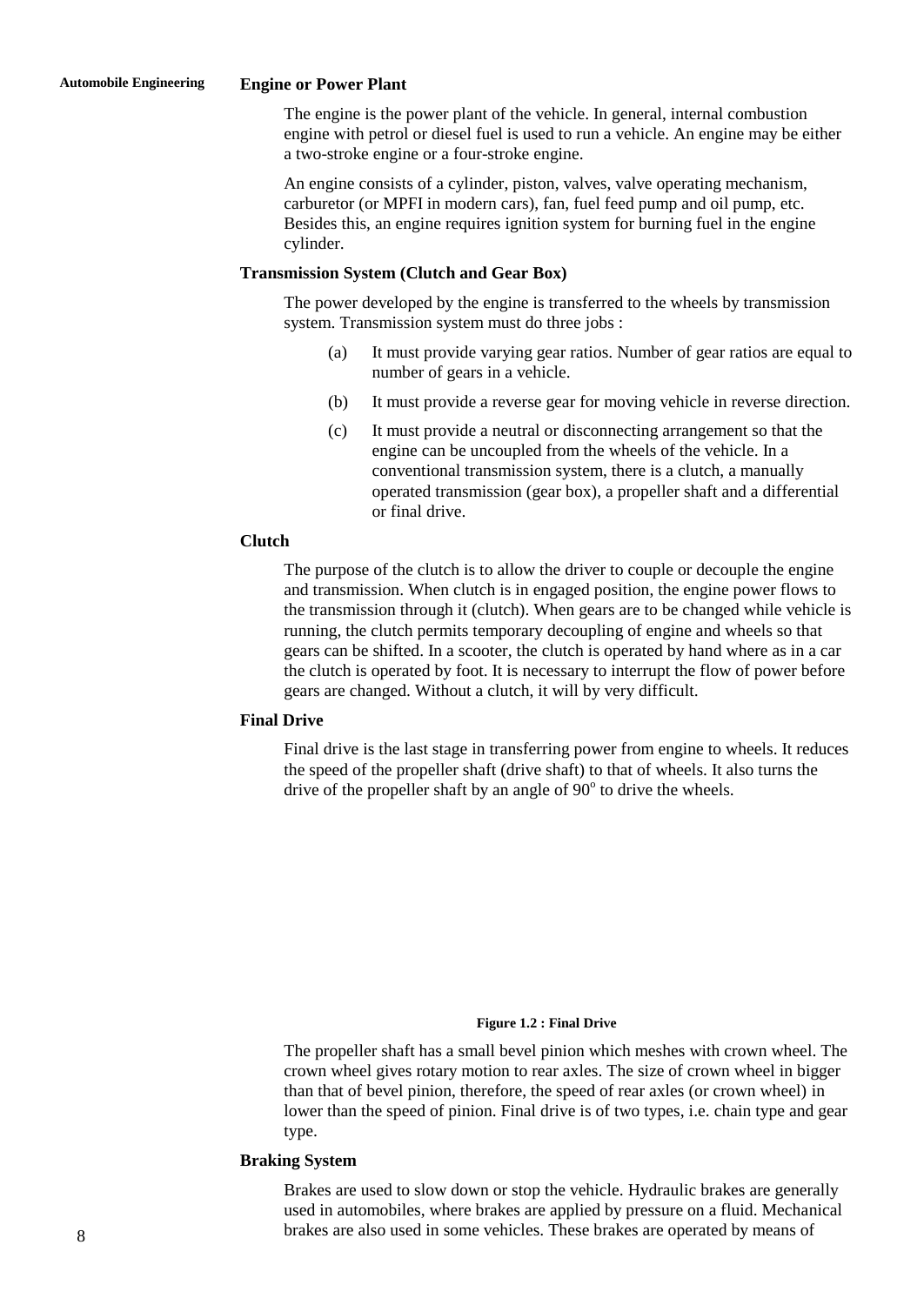leavers, linkages, pedals, cams, etc. Hand brake or parking brake is usually a mechanical brake. These are used for parking the vehicles on sloppy surfaces and also in case of emergency.

#### **Gear Box**

Gear box contain gearing arrangement to get different speeds. Gears are used to get more than one speed ratios. When both mating gears have same number of teeth, both will rotate at same number speed. But when one gear has less teeth than other, the gear with less number of teeth will rotate faster than larger gear. In a typical car, there may be six gears including one reverse gear. First gear gives low speed but high torque. Higher gears give progressively increasing speeds. Gears are engaged and disengaged by a shift lever.

### **Steering System**

In front wheels can be turned to left and right by steering system so that the vehicle can be steered. The steering wheel is placed in front of driver. It is mechanically linked to the wheels to provide the steering control. The primary function of the steering system is to provide angular motion to front wheels so that vehicle can negotiate a turn. It also provides directional stability to vehicle when the vehicle moves ahead in straight line.

#### **Figure 1.3 : Simple Driving of a Steering System**

Now-a-days, many vehicles are equipped with power steering which uses pressure of a fluid to reduce steering effort. When driver turns the steering wheel, a hydraulic mechanism comes into play to provide most of the effort needed to turn the wheel.

### **Front Axle**

Front axles are mounted at the end of front axle. A part of the weight of vehicle is transmitted to the wheels through this axle. The front axle performs several functions.

It carries the weight of the front of the vehicle and also takes horizontal and vertical loads when vehicle moves on bumpy roads. When brakes are provided on front wheels, it endures bending stresses and torsional stresses. It is generally made from steel drop forging. It is robust in construction.

#### **Suspension System**

Suspension system of an automobile separates the wheel and axle assembly of the automobile from its body. Main function of the suspension system is to isolate the body of the vehicle from shocks and vibrations generated due to irregularities on the surface of roads. Shock absorbers are provided in the vehicles for this purpose. It is in the form of spring and damper. The suspension system is provided both on front end and rear end of the vehicle.

A suspension system also maintains the stability of the vehicle in pitching or rolling when vehicle is in motion.